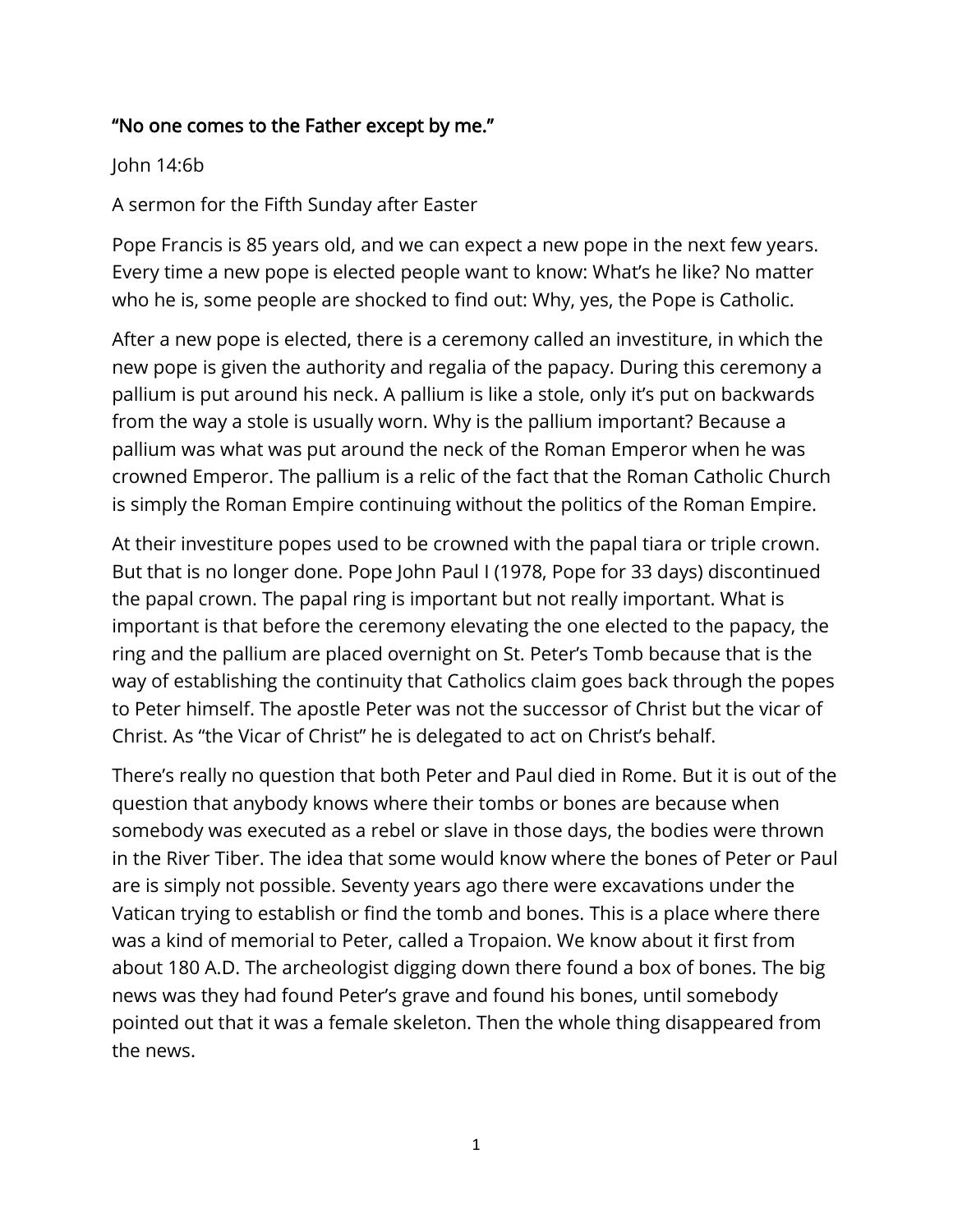The important thing is that the pallium was placed on the so-called tomb and then placed on the shoulders of the new pope, establishing his authority.

Back in 2005 Joseph Cardinal Ratzinger was elected Pope and took the name, Benedict XVI. In the conclave (closed meeting) leading up to his election, he gave a lecture that gained worldwide attention because he spoke about "the fundamentalism of relativism." He went on to spell out that there are all kinds of relativisms today. The difficulty today is that while "fundamentalism" is a dirty word among us and today when this phrase was lifted up in the news, the media called it "the dictatorship of relativism." Those whose thinking is relativistic are as much dictators as anybody else. When pointing to those who are holding to some kind of truth, something basic, they then insist on relativism.

We all face this question: In a world which seems to have gone to pieces. What's what, and where it's all going? Relativism has taken over, chaos is upon us, and let's hang on to something. In that particular lecture before the conclave Pope Benedict said relativism afflicts the church, too.

What a relief that a world Christian leader addressed the problem of relativism. We may be tempted to conclude that we can make common cause with Rome, as the saying goes: The enemy of my enemy is my friend.

That raises the question: Is Rome our friend? One of the things that was lifted up in the discussion after Ratzinger was elected Pope is that in 1999 at the world level there was an agreement between the Lutheran World Federation and the Roman Catholic Church on justification by faith. It's called The Joint Declaration on the Doctrine of Justification. Ratzinger was involved in this process before he was elected Pope. In fact, it was reported that the agreement on justification would have collapsed had not the eminent Cardinal Ratzinger intervened. The problem is the final agreement did not honor the Reformation rediscovery of the truth of the gospel but muted it. The Lutherans had caved in. This agreement was nevertheless touted as ground-breaking, as healing the breach between Lutherans and Roman Catholics. But in fact what happened is that the Lutheran leaders gave away the family farm.

We ask ourselves: What is the truth? What do we say in the face of a world that seems to have gone wild? John 14:6 reads: "Jesus said, 'I am the way, and the truth, and the life, no one comes to the Father except by me.'"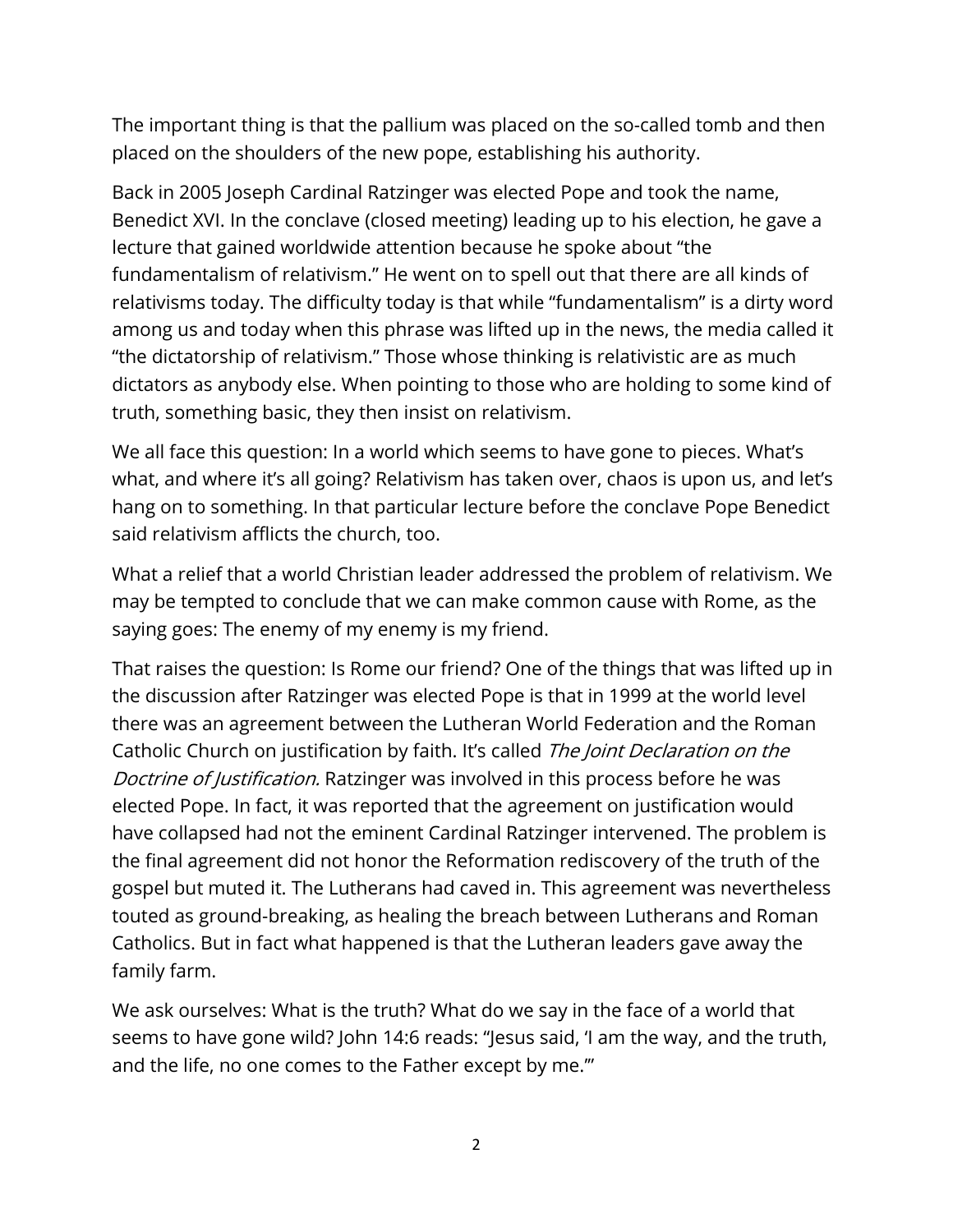What is truth? Truth is a person. Not some idea about truth. Truth is this particular person and not Allah, Buddha, Confucius, or whomever else. This person is the truth. That's a totally different category. Truth is this person who died on the cross and rose for you and me.

We are tempted sometimes to say: "Well, the truth is in the church." Of course, that's the Roman Catholic and Orthodox answer. The church is what is fundamental. At the opposite extreme, the truth is in a conversion experience or decision I've made.

In fact the truth is in a third and totally different way. Truth is this person who died on the cross and rose again for you and me. That's totally different.

When Cardinal Ratzinger became Pope Benedict XVI, the Anglican Archbishop of South Africa, Desmond Tutu, said of the new Pope: "He was not my choice." And then Tutu added: "God is not a Christian." Tutu was, of course, not alone in thinking this. Many people have the idea there is some sort of "Godness," a general "Godness," and that some hold that Jesus is God, and others hold that Buddha is, and others, Allah. They hold that whatever you feel comfortable with is O.K. because it's all the same thing.

In his lecture before the conclave Ratzinger described relativism in terms of the famous parable found in the Buddhist tradition of the six blind men. An elephant was brought to them, and they were told: "Now you can feel what an elephant is like." One felt the leg and said: "He's like a tree." One felt the elephant's side and said: "He's like a wall." One stroked the tail and said: "He's like a rope." And so forth for all six of them. To which then Ratzinger made the important point: "They're all blind."

They are all blind and the point made by the Gospel message is that our eyes have been opened. And eyes that are open see the one who died and rose again. The important thing to remember is not that Jesus is God but that God is Jesus. It makes all the difference in the world. "The Father and I are one" (John 10:30). "He who has seen me has seen the Father" (John 14:9). As John 14:6b adds: "No one comes to the Father, but by me."

What does this do for Joe Sixpack? What does it mean for you and me? It is commonly said among us that there is nothing sure except death and taxes. We have to pay our taxes, and we can't avoid death. We try not to think about such things. We do all kinds of things to preserve something of our lives. Put an